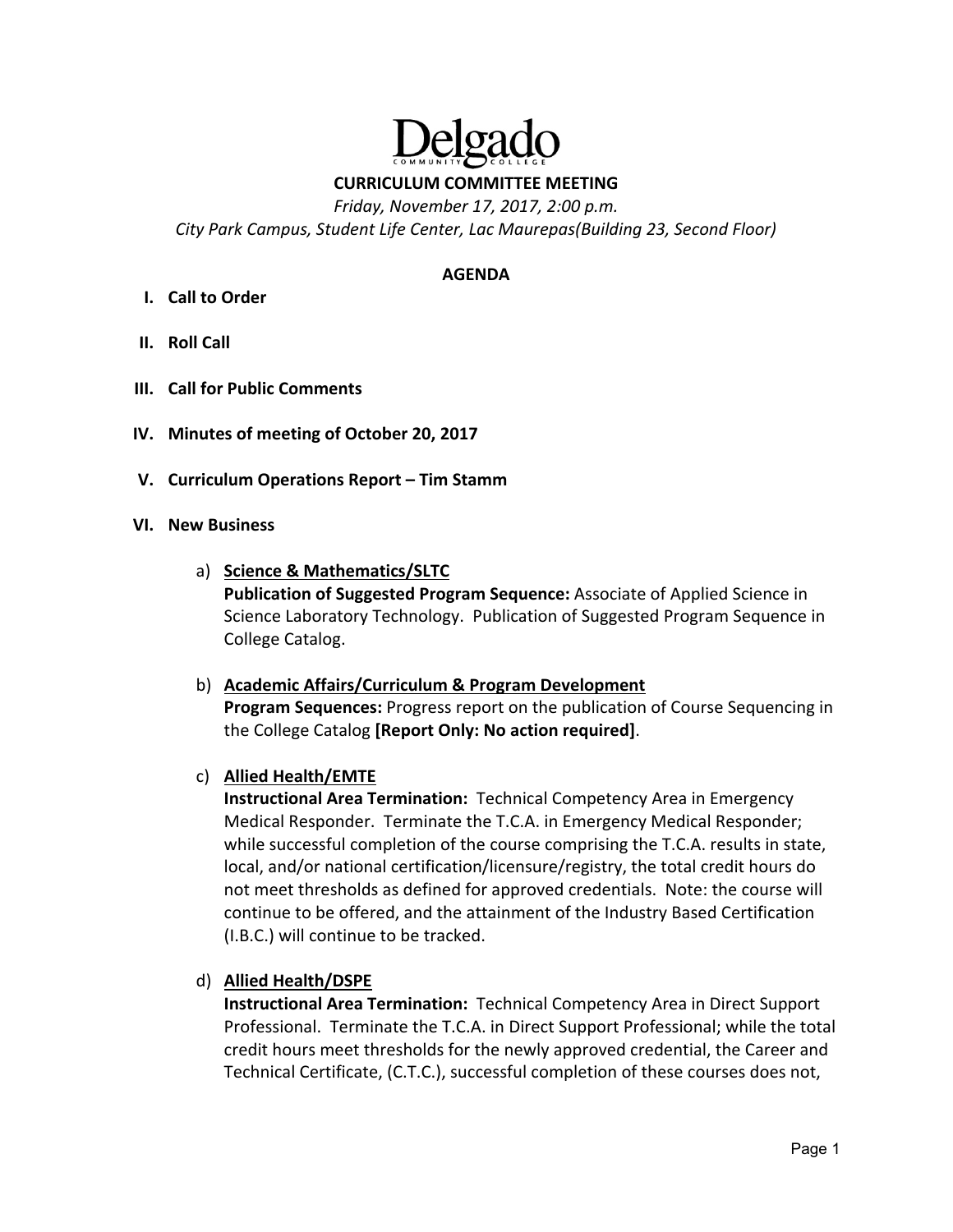at this time, culminate in the awarding of a local, state, or national licensure/certification.

### e) **Allied Health/DSPE**

**Course Termination:** DSPE‐101: Introduction to Direct Support Professional (3‐0‐ 3). Termination of the course, DSPE‐101: Introduction to Direct Support Professional. The course has not been offered since 2010, and is not part of an active instructional program at the College.

## f) **Allied Health/DSPE**

**Course Termination:** DSPE‐102: Fundamentals of Communication and Advocacy (3‐0‐3). Termination of the course, DSPE‐102: Fundamentals of Communication and Advocacy. The course has not been offered since 2010, and is not part of an active instructional program at the College.

## g) **Allied Health/DSPE**

**Course Termination:** DSPE‐103: Teaching People with Disabilities (3‐0‐3). Termination of the course, DSPE‐103: Teaching People with Disabilities. The course has not been offered since 2010, and is not part of an active instructional program at the College.

## h) **Allied Health/DSPE**

**Course Termination:** DSPE‐104: Developing, Implementing, and Evaluating Individualized Support (3‐0‐3). Termination of the course, DSPE‐104: Developing, Implementing, and Evaluating Individualized Support. The course has not been offered since 2010, and is not part of an active instructional program at the College.

## i) **Allied Health/EMTE**

**Instructional Area Termination:** Technical Competency Area in Emergency Telecommunicator. Terminate the T.C.A. in Emergency Telecommunicator; while successful completion of the course comprising the T.C.A. results in state, local, and/or national certification/licensure/registry, the total credit hours do not meet thresholds as defined for approved credentials. Note: the course will continue to be offered, and the attainment of the Industry Based Certification (I.B.C.) will continue to be tracked.

## j) **Allied Health/HESC/First Aid**

**Instructional Area Termination:** Technical Competency Area in First Aid. Terminate the T.C.A. in First Aid; while successful completion of the course comprising the T.C.A. results in state, local, and/or national certification/licensure, the total credit hours do not meet thresholds as defined for approved credentials. Note: the course will continue to be offered, and the attainment of the Industry Based Certification (I.B.C.) will continue to be tracked.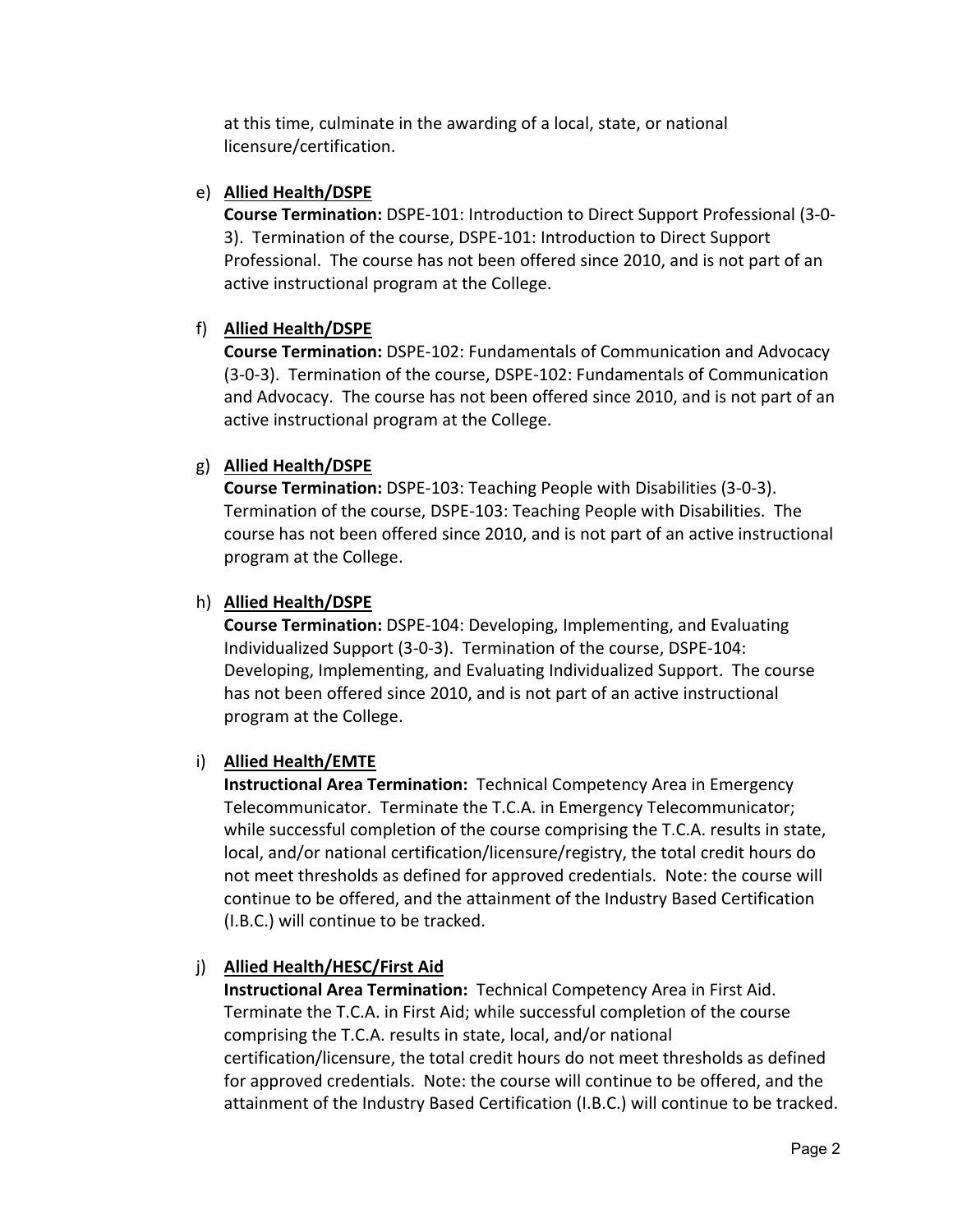## k) **Allied Health/HESC/Dialysis**

**Change of Credential Designation:** Technical Competency Area in Dialysis Technician. Change the credential designation of the T.C.A. in Dialysis Technician *from* T.C.A. in Dialysis Technician *to* Career and Technical Certificate (C.T.C.) in Dialysis Technician. Program Description: "Dialysis Technicians administer hemodialysis treatments to patients with renal failure under the supervision of a nurse or physician. The Dialysis Technician is involved in prescription interpretation, dialysite preparation, extracorporeal circuit and dialyzer set‐up and maintenance, equipment monitoring, patient preparation, taking vital signs, documentation and communication, venipuncture and local anesthesia administration, emergency intervention, safety and sanitation, and professional standards and ethics. The goal of the program is to provide graduates with the skills necessary for entry into health services employment as Renal/Dialysis Technicians. Students who successfully complete the certificate program are eligible to take the hemodialysis exam for technicians given by the Board of Nephrology Examiners, Nursing, and Technology (BONENT)." Note publication of curriculum outline and suggested program sequence in the College Catalog.

## l) **Allied Health/EMTE**

**Change of Credential Designation:** Technical Competency Area in Emergency Medical Technician‐Basic. Change the credential designation of the T.C.A. in Emergency Medical Technician‐Basic *from* T.C.A. in Emergency Medical Technician‐Basic *to* Career and Technical Certificate (C.T.C.) in Emergency Medical Technician‐Basic. Program Description: "The Certificate program in EMT‐Basic introduces the student to basic life support treatments of the sick and injured in the pre‐hospital setting. Skills include treatment of cardiopulmonary arrest; application of bandages, splinting devices, traction devices, spinal immobilization, and pneumatic anti‐shock garments. Successful completion allows the graduate to become state and nationally certified as an Emergency Medical Technician‐Basic. Certified EMT‐Basics are eligible to apply for positions in the oil and gas industry, safety response teams, prehospital healthcare, fire departments, police departments, emergency rooms, and any are in which a tiered response team is currently in use." Note publication of curriculum outline and suggested program sequence in the College Catalog.

## m) **Allied Health/EMTE**

**Instructional Area Termination:** Technical Competency Area in Emergency Medical Technician‐Intermediate. Terminate the T.C.A. in Emergency Medical Technician‐Intermediate, as this level of Emergency Medical professional is no longer used.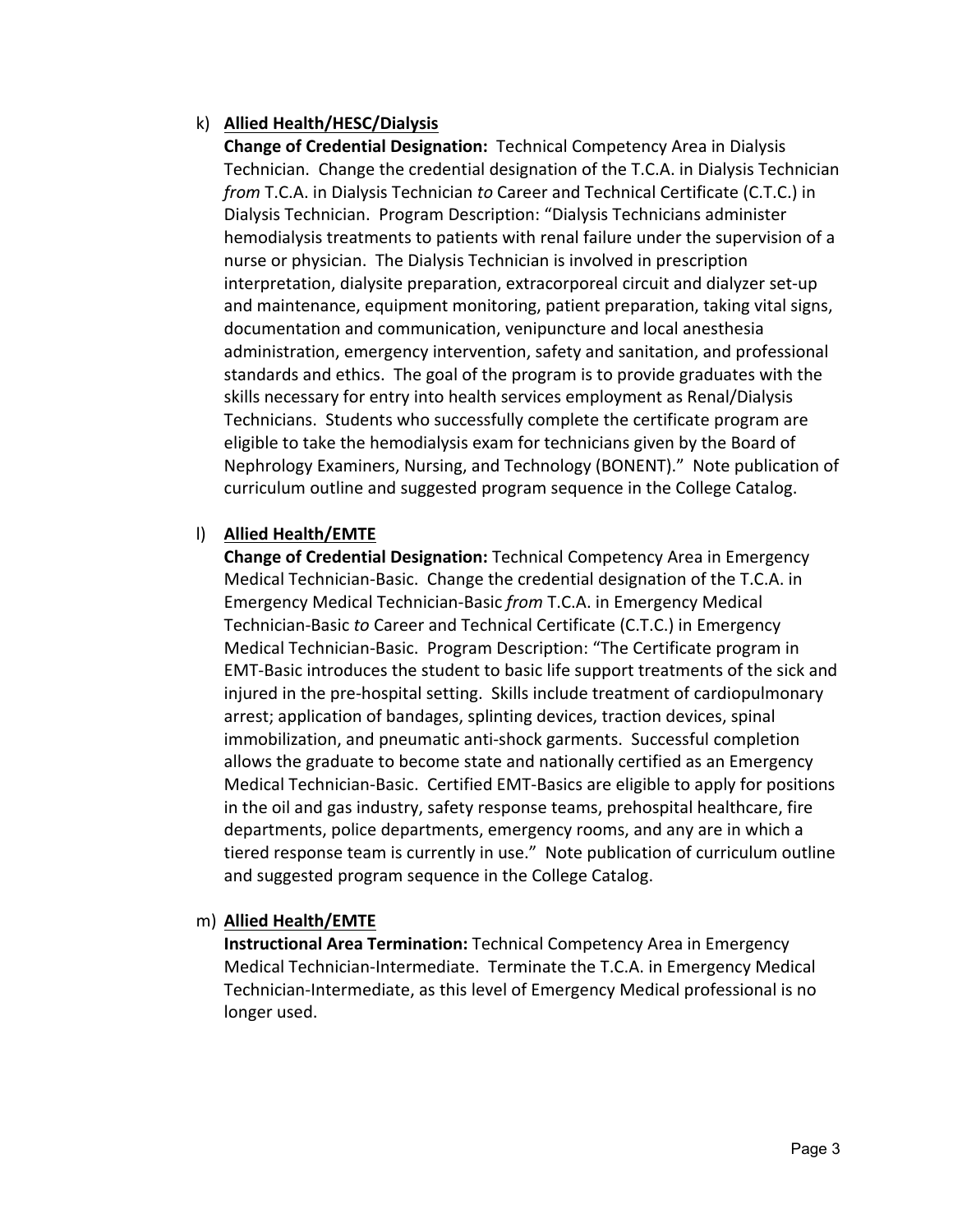## n) **Allied Health/DMTP**

**Change of Credential Designation:** Technical Competency Area in Dietary Manager. Change the credential designation of the T.C.A. in Dietary Manager *from* T.C.A. in Dietary Manager *to* Career and Technical Certificate (C.T.C.) in Dietary Manager. Program Description: "The Dietary Manager Certificate program provides graduates the knowledge and practical expertise regarding the study of food, nutrition, and dietary science. Graduates will be prepared to test for certification administered by the Association of Nutrition and Foodservice Professionals (ANFP) to be designated a Certified Dietary Manager (CDM)." Note publication of curriculum outline and suggested program sequence in the College Catalog.

## o) **Allied Health/MLTS/Phlebotomy**

**Change of Credential Designation:** Technical Competency Area in Phlebotomy Technician. Change the credential designation of the T.C.A. in Phlebotomy Technician *from* T.C.A. in Phlebotomy Technician *to* Career and Technical Certificate (C.T.C.) in Phlebotomy Technician. Program Description: "The goal of the Certificate program is to provide a quality education that produces successful phlebotomists for New Orleans and Louisiana. Career entry competencies expected of graduates include collecting, transporting, handling, and processing blood specimens for analysis in the clinical laboratory. As responsible members of the health care team, graduates must also demonstrate appropriate interpersonal skills. The courses in the program adhere to the Essentials and Guidelines of Education Programs for the Phlebotomy Technician as advised by the National Accrediting Agency for Clinical Laboratory Sciences (NAACLS)." Note publication of curriculum outline and suggested program sequence in the College Catalog.

### p) **Allied Health/HESC/EKG**

**Change of Credential Designation:** Technical Competency Area in Electrocardiograph (EKG) Technician. Change the credential designation of the T.C.A. in Electrocardiograph (EKG) Technician *from* T.C.A. in Electrocardiograph (EKG) Technician *to* Career and Technical Certificate (C.T.C.) in Electrocardiograph (EKG) Technician. Program Description: "Electrocardiograph Technicians (EKG Technicians) assist in helping physicians diagnose and treat patients various cardiovascular problems. The EKG Technician uses an electrocardiogram machine to monitor the heart's activity. The EKG test records the reading of electrical impulses from the heart so the physician may accurately diagnosis the problem. EKG Technicians primarily work in hospitals, clinics, and/or physicians' offices. EKG tests are typically performed as diagnostic tests, before or after surgical procedures, during physical examinations, in cases where a patient is experiencing chest pains, and when deemed necessary by a physician. The EKG Technician is responsible for performing diagnostic tests to access the heart rhythm and rate in patients. He or she may also clean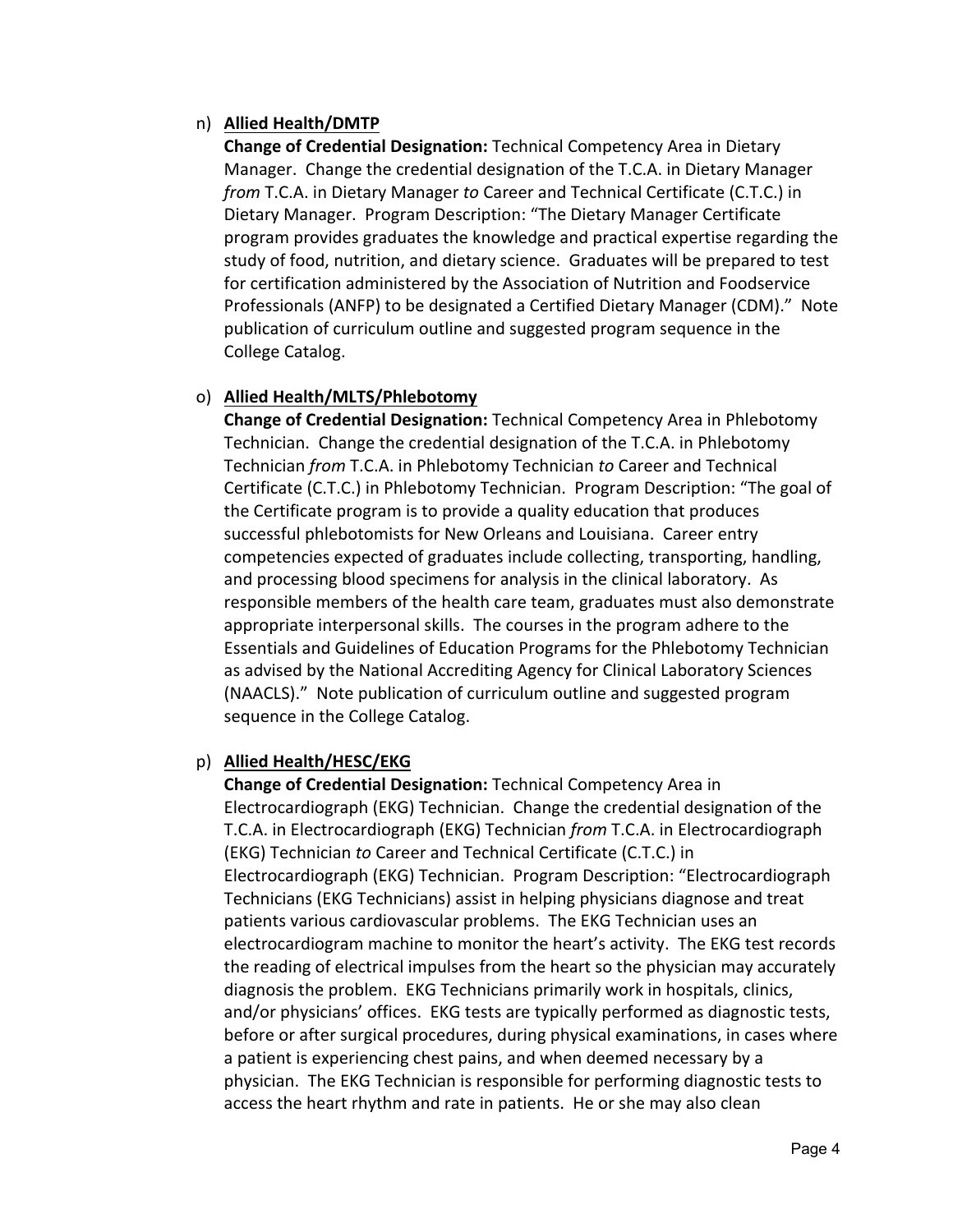equipment, maintain, and process data reports. Students who successfully complete the Certificate program are eligible to sit for a national certification exam to receive the credential: Nationally Registered Certified EKG Technician (NRCEKG). This licensure/certification examination is offered by the National Association for Health Professionals." Note publication of curriculum outline and suggested program sequence in the College Catalog.

### q) **Nursing/C.N.A.**

**Change of Credential Designation:** Technical Competency Area in Certified Nursing Assistant (C.N.A.). Change the credential designation of the T.C.A. in Certified Nursing Assistant *from* T.C.A. in Certified Nursing Assistant *to* Career and Technical Certificate (C.T.C.) in Certified Nursing Assistant. Program Description: "The Certified Nursing Assistant Certificate program trains students to meet the personal care needs of patients/residents in hospitals and long-term care facilities. Fundamental concepts taught include interpersonal communication, infection control, environmental and safety measures, emergency response, body mechanics, and basic mental health concepts. Demonstration of correct performance of basic nursing skills is required in laboratory and clinical settings. The program encompasses the content required by state and federal regulations, and is approved by the Louisiana Department of Health and Hospitals. Upon Successful completion of the program, graduates are eligible for certification as a nursing assistant in the state of Louisiana." Note publication of curriculum outline and suggested program sequence in the College Catalog.

### r) **Arts & Humanities/MUSC/Audio Engineering**

**Instructional Area Termination:** Technical Competency Area in Audio Engineering. Terminate the T.C.A. in Audio Engineering; while the credit hours meet thresholds as defined for approved credentials, no local, state, or national Industry‐based Certification is awarded upon successful completion of the coursework. Note: the courses will continue to be offered, and may be used as concentrations/required related coursework in the Associate of General Studies degree.

### s) **Arts & Humanities/MUSB**

**Instructional Area Termination:** Technical Competency Area in Music Business. Terminate the T.C.A. in Music Business; while the credit hours meet thresholds as defined for approved credentials, no local, state, or national Industry‐based Certification is awarded upon successful completion of the coursework. Note: the courses will continue to be offered, and continue to be used in the Associate of Applied Science in Business and Management, with a Concentration in Music Business.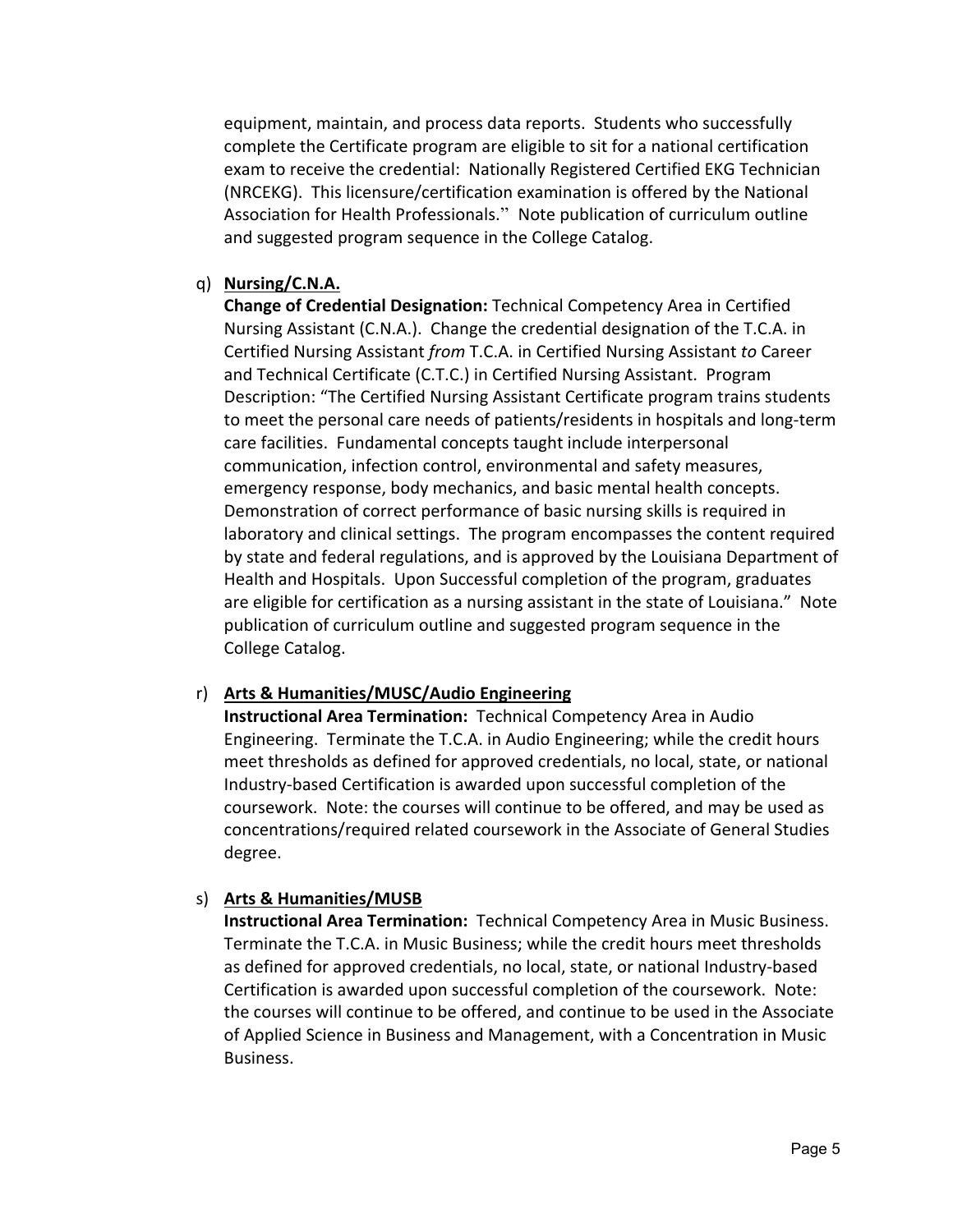## t) **Arts & Humanities/CDYC**

**Instructional Area Termination:** Technical Competency Area in Child Development Associate‐Renewal. Terminate the T.C.A. in Child Development Associate‐Renewal. Successful completion of the T.C.A. in Child Development Associate‐Renewal allows current Child Development Associate practitioners to maintain/renew their licensure/certification, credit hour requirements do not meet the threshold required for approved credentials. Note: the courses will continue to be offered, and completion/renewal of licensure will continue to be tracked.

# u) **Arts & Humanities/CRJU/Homeland Security**

**Instructional Area Termination:** Technical Competency Area in Homeland Security. Terminate the T.C.A. in Homeland Security. While credit hour requirements meet the threshold as defined for the C.T.C., no awarding of a local, state, national, or international certification/licensure is awarded upon successful completion of the courses. Note: the courses will continue to be offered as part of the existing Associate of Arts degree in Criminal Justice.

# v) **Arts & Humanities/CRJU/Juvenile Justice**

**Instructional Area Termination:** Technical Competency Area in Juvenile Justice. Terminate the T.C.A. in Juvenile Justice. While credit hour requirements meet the threshold as defined for the C.T.C., no awarding of a local, state, national, or international certification/licensure is awarded upon successful completion of the courses. Note: the courses will continue to be offered as part of the existing Associate of Arts degree in Criminal Justice.

## w) **Arts & Humanities/CDYC.**

**Change of Credential Designation:** Technical Competency Area in Child Development Associate (CDA) Preparation. Change the credential designation of the T.C.A. in Certified Nursing Assistant *from* T.C.A. in Child Development Associate (CDA) Preparation *to* Career and Technical Certificate (C.T.C.) in Child Development Associate (CDA) Preparation. Program Description: "The Certificate program in Child Development meets the training needs required for certification to work in child care centers. The standards for this training are nationally developed and recognized. The Child Development Associate (CDA) Credential is the most widely recognized credential in early childhood education, and is a key stepping stone on the path of career advancement in childcare. Successful completion of the program prepares students for the assessment exam required for the Child Development Associate (CDA) Credential. It also prepares students for employment in child care centers or in family home child care settings working with infants and toddlers, or preschoolers. Skills from the 13 functional areas required by the National Council for Early Childhood Professional Recognition are recognized." Note publication of curriculum outline and suggested program sequence in the College Catalog.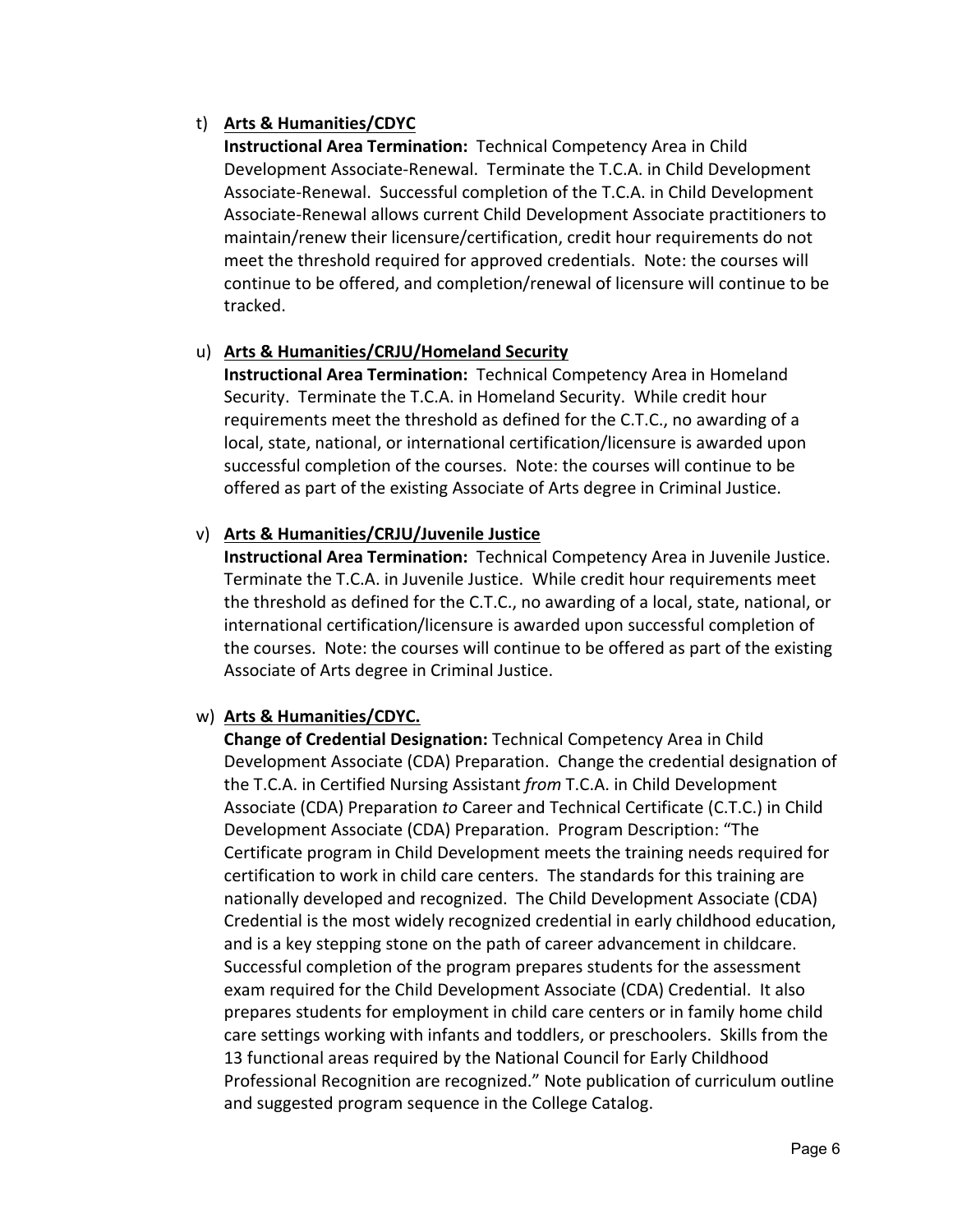## x) **Business & Technology/BUMG**

**Program Revision:**  Associate of Applied Science in Business and Management. Revise the A.A.S. in Business and Management: Required Courses in Major: ADD: MANG‐276: Foundations of Strategic Management as an "OR" choice with BUSG‐ 275: Internship. Total program hours remain the same. Adjust Suggested Sequences for the Concentrations in General Business, Human Resources/Leadership, Entrepreneurship/Small Business Management, Marketing, Music Business, Office Management, Real Estate, Retail Management, and Logistics Management, Fourth Semester to reflect referenced changes.

## y) **Technical Division/ELEC**

**New Course:** ELEC‐210: Journeyman Electrical Exam Preparation (3‐0‐3 / 45). Creation of a new course, ELEC‐210: Journeyman Electrical Exam Preparation, designed to prepare students to sit for the Journeyman Electrical Exam. Course description: "Test‐taking strategies for the Journeyman Electrician Exam, as well as a review of the National Electric Code (NEC), code calculations, branch circuits, conduit/box fill calculations, conductors, wiring methods, and other content to assist students in obtaining Journeyman status in the electrical industry."

## z) **Technical Division/ELEC**

**New Course:** ELEC‐180: Work Experience (0‐5‐2 / 75). Creation of a new course, ELEC‐180: Work Experience, designed to provide students with opportunities to develop skills, abilities, and behaviors through hands‐on learning and exposure to the professional work environment. Course description: "75 hours of supervised practical experience in electrical wiring at an off‐campus worksite under the supervision of a clinical preceptor and Delgado faculty member."

### aa) **Technical Division/CRPT**

**New Course:** CRPT‐180: Work Experience (0‐5‐2 / 75). Creation of a new course, CRPT‐180: Work Experience, designed to provide students with opportunities to develop skills, abilities, and behaviors through hands‐on learning and exposure to the professional work environment. Course description: "75 hours of supervised practical experience in carpentry at an off‐campus worksite under the supervision of a clinical preceptor and Delgado faculty member."

### bb) **Technical Division/HVAC**

**New Course:** HACR‐180: Work Experience (0‐5‐2 / 75). Creation of a new course, HACR‐180: Work Experience, designed to provide students with opportunities to develop skills, abilities, and behaviors through hands‐on learning and exposure to the professional work environment. Course description: "75 hours of HVAC practical experience at an off‐campus worksite under the supervision of a clinical preceptor and Delgado faculty member."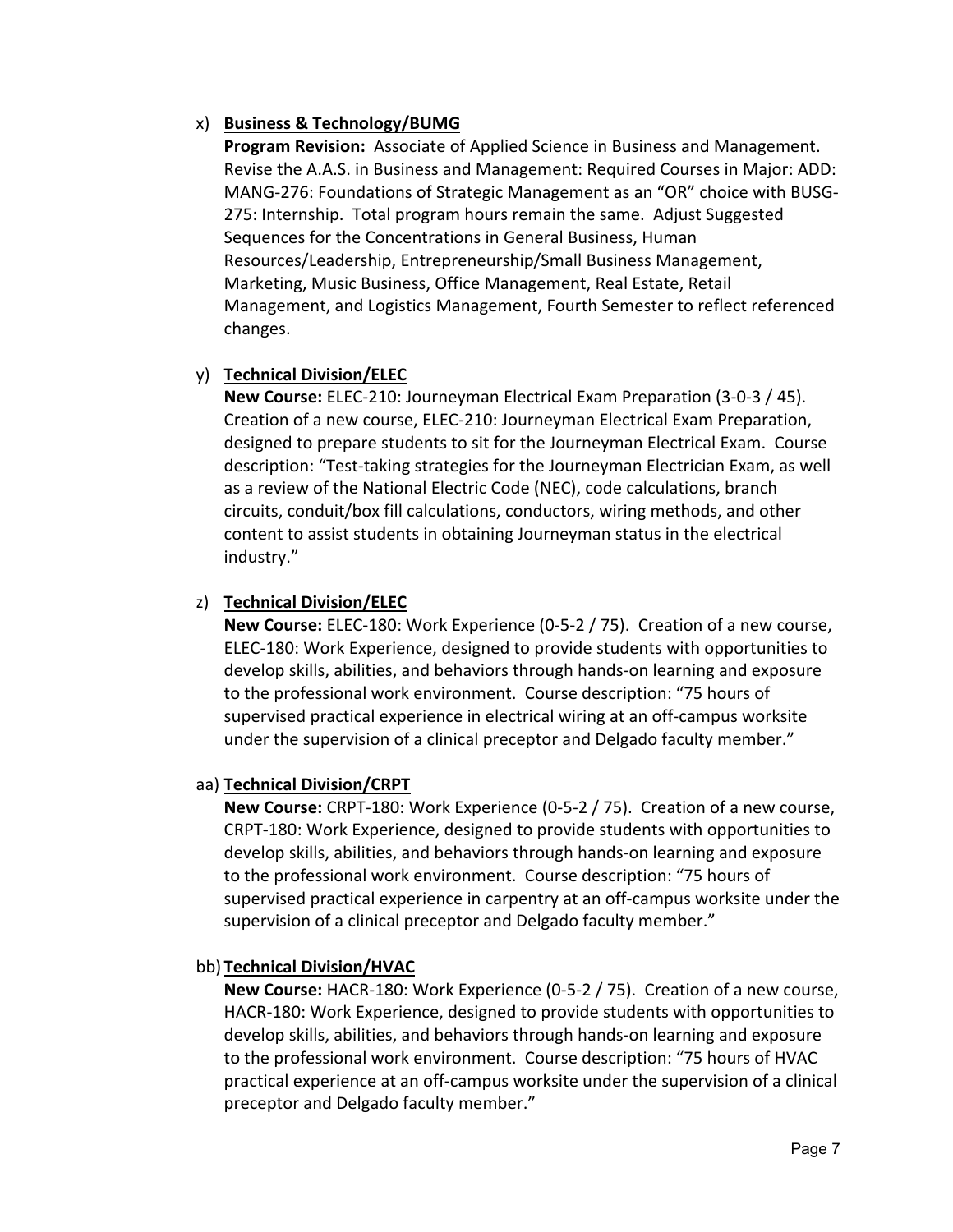## cc) **Business & Technology/ACCT**

**New Course:** ACCT‐240: Excel for Accounting (3‐0‐3 / 45). Creation of a new course, ACCT‐240: Excel for Accounting. The goal of the course is to enable students to have a better understanding and working knowledge of the application of Excel skills to accounting tasks. Course description: "Accounting principles coverage and detailed instructions for Microsoft Excel. Application of Excel skills when solving accounting problems. Topics include: recording journal entries, using cell references in formulas, applying data bars to worksheets, creating PivotTables, creating depreciation schedule, using the VLOOKUP and HLOOKUP functions, performing vertical and horizontal analyses, performing a cost‐volume‐profit (CVP) analysis, using Goal Seek."

## dd) **Business & Technology/ACCT**

**Program Revision:** Associate of Applied Science in Accounting. Revise the A.A.S. in Accounting: ADD: BUSG‐129: Introduction to Business, BUSG‐275: Internship OR ACCT‐275: Advanced Accounting Projects, and MANG‐201: Principles of Management; add ECON‐201 as a choice to "choose three hours from ACCT courses 212 and above (other than those listed) to Required Courses in Major; Delete: BUSG‐129: Introduction to Business, BUSG‐275: Internship OR ACCT‐275: Advanced Accounting Projects, and MANG‐201: Principles of Management, and ECON‐201: Macroeconomics from Required Related Courses. Total Program Hours remain the same. Adjust Suggested Sequences, specifically Third Semester and Fourth Semester to reflect referenced changes.

### **VII. Consent Agenda**

a) **Science & Mathematics/CHTC** 

**Change of Course Lecture-Lab and/Contact Hours: CHTC-261: Instrumental** Analysis. Change the Lecture‐Lab and/Contact Hours of CHTC‐261: Instrumental Analysis *from* 0‐9‐3 / 135 *to* 1‐6‐3 / 105. Revised lecture and laboratory hours allow time for discussion of learning activities/outcomes and practical experience of referenced concepts.

### b) **Science & Mathematics/PHYS**

**Revision/Update to Match LCCN descriptions/content**: PHYS‐222: Physics II (Calculus‐Based). Revision to match LCCN descriptions/content.

## c) **Science & Mathematics/PHYS**

**Revision/Update to Match LCCN descriptions/content**: PHYS‐225: Physics III (Calculus‐Based). Revision to match LCCN descriptions/content.